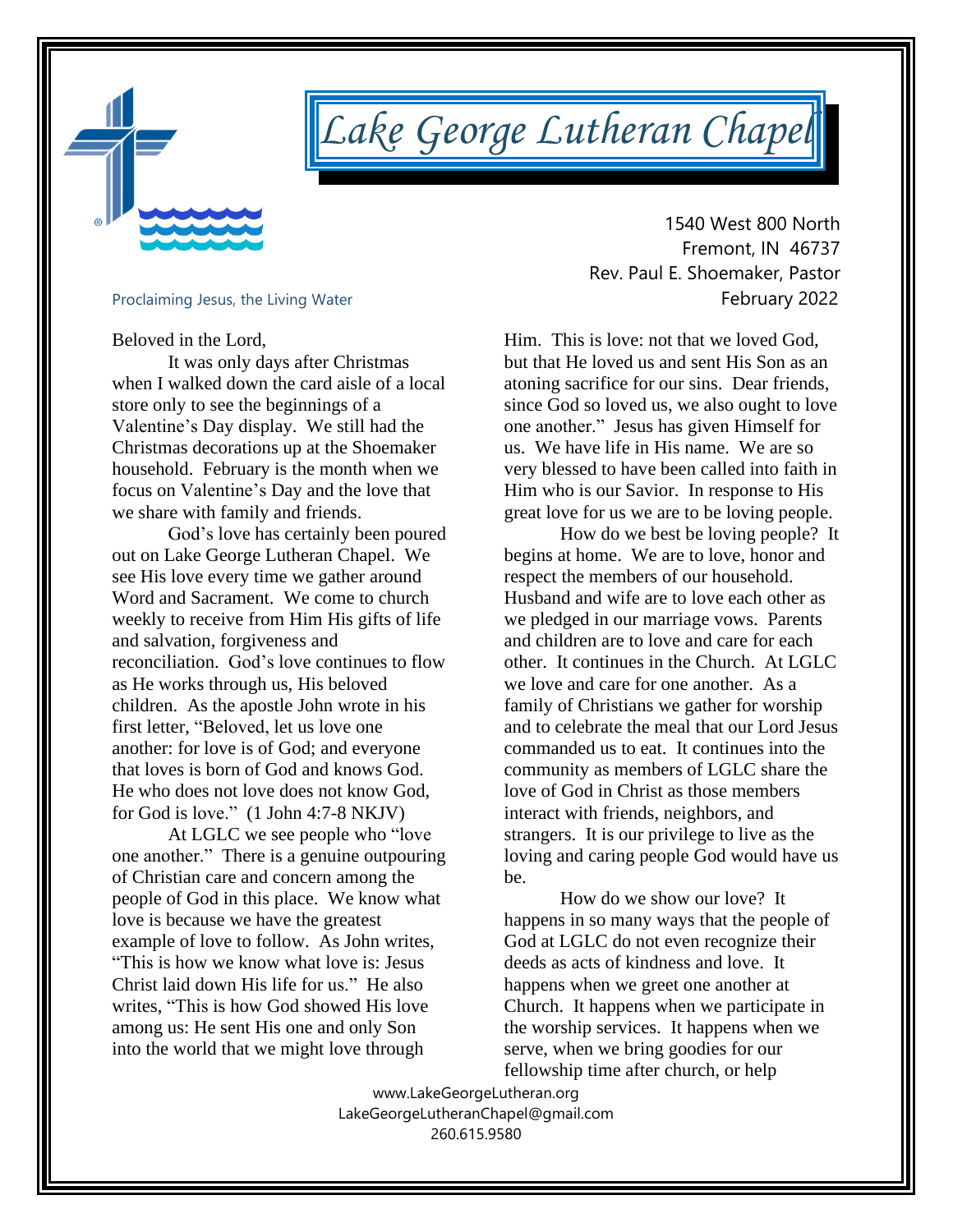someone by offering to park their car or offering assistance when crossing a snowy parking lot. It happens when ushers greet worshipers. It happens when our church banners and flowers are changed and the altar is prepare for the Lord's Supper. It happens in ways too numerous to mention here but the point is well made. The people of God at LGLC are a loving and caring people. Yes, we know we are not perfect and are in need of God's grace, mercy and forgiveness. But as the forgiven people of God we are united in Him as a wonderful family of believers who do love and care for each other.

May the love of God our Savior be with you and yours,

In Christ's love,

#### Rev. Paul E. Shoemaker, Pastor



# *WINDOWS of LGLC*

One of the windows at LGLC features the temptation of Jesus. This story will be read as our Gospel lesson for the first Sunday in Lent. Jesus had just been baptized in the Jordan River by John the Baptist. John the Baptist proclaimed that Jesus was "the Lamb of God who takes away the sins of the world." The baptism of Jesus signifies the beginning of Jesus' public ministry.

Immediately following His baptism Jesus "was led by the Spirit in the wilderness for 40 days, being tempted by the devil" (Luke 4:1). Jesus had not eaten for those 40 days and Luke records, "And when they were ended He was hungry" (Luke 4:2). Satan must have thought that he had the upper hand for he continued to torment Jesus. He tried to get Jesus to use His power as the Son of God to satisfy His personal needs.

Jesus teaches us a very important lesson in every temptation. Every time He is tempted by Satan Jesus quotes Scripture. He does not rely on His own might and strength as the Son of God. He relies on the power of God's almighty Word. What lesson can we learn from this? When we are tempted by Satan we can do the very same thing as did Jesus. We can rely on God's almighty and all-powerful Word to help us resist Satan. Just as, in the window, Jesus stands over Satan victorious, we, too, can stand victorious over temptation by relying on God's Word alone.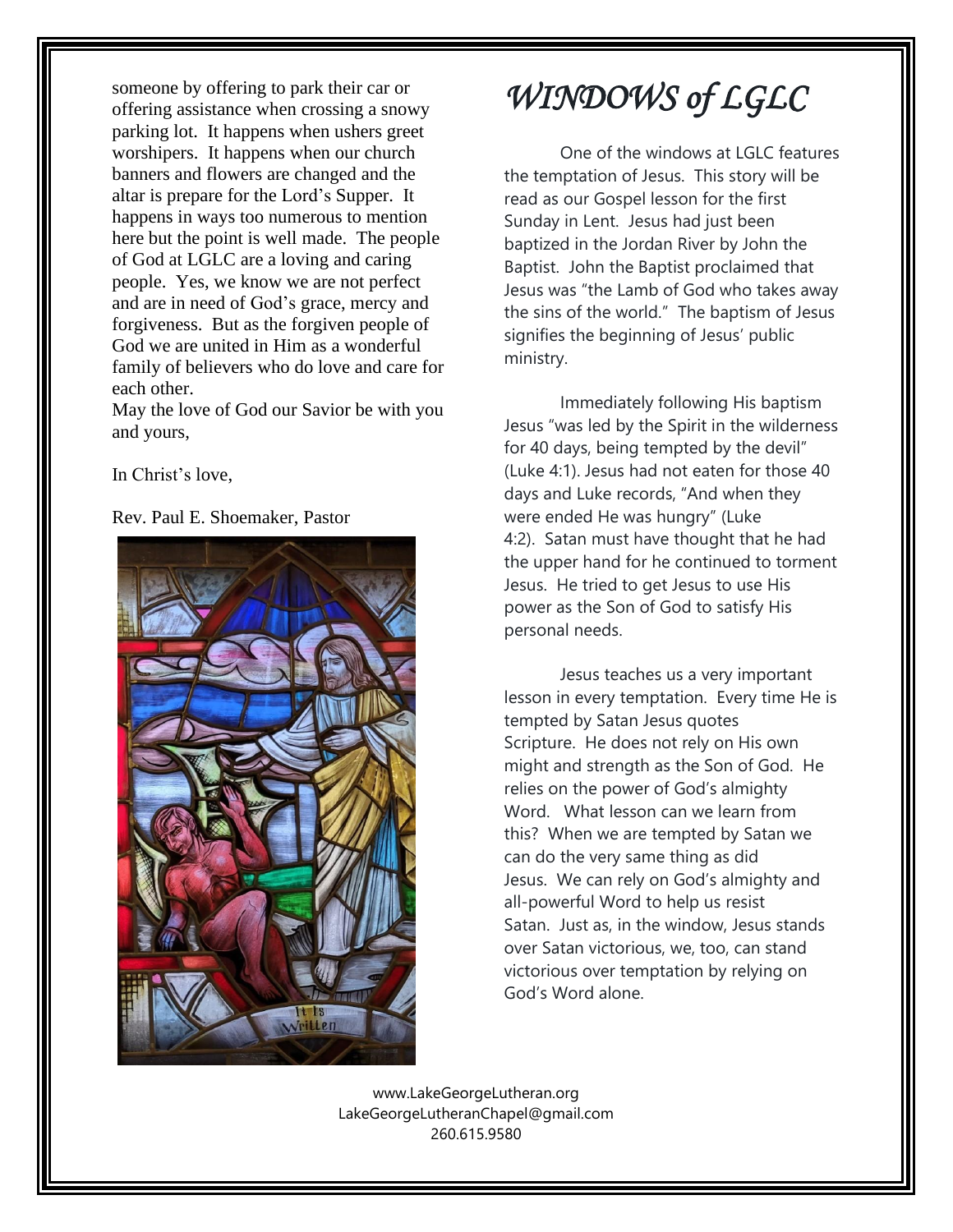## **SERMON TITLES** **for February 2022**

| <b>Epiphany 5</b><br>Sermon: | February 6, 2022<br><b>How to Hook a Fisherman</b>                   |
|------------------------------|----------------------------------------------------------------------|
| Text:                        | <b>Luke 5:1-11</b>                                                   |
| <b>Hymns:</b>                |                                                                      |
| 907                          | God Himself is Present                                               |
| 688                          | "Come, Follow Me,"                                                   |
| 827                          | Hark, the Voice of Jesus Calling                                     |
| <b>Epiphany 6</b>            | <b>February 13, 2022</b><br><b>Sermon:</b> When the Rich become Poor |
|                              | and the Poor become Rich                                             |
| Text:                        | Luke 6:17-26                                                         |
| <b>Hymns:</b>                |                                                                      |
| 477                          | Alleluia, Alleluia!                                                  |
| 553                          | O Christ, Our Hope                                                   |
| 474                          | Alleluia! Jesus is Risen                                             |
| 923                          | Almighty Father, Bless the Word                                      |
| <b>Epiphany</b> 7            | <b>February 20, 2022</b>                                             |

| $E$ piphany $\gamma$ | <b>February 20, 202</b> |
|----------------------|-------------------------|
| <b>Sermon:</b>       | <b>Loved to Love</b>    |
| Text:                | Luke 6:27-38            |
| <b>Hymns:</b>        |                         |
| 834                  | O God, O Lord of Heaven |
| 851                  | Lord of Glory           |

814 O Bless the Lord, My Soul

### **Transfiguration February 27, 2022**

| Sermon: | <b>Preparing for Glory</b>  |
|---------|-----------------------------|
| Text:   | Luke 9:28-36                |
| Hymns:  |                             |
| 414     | Tis Good, Lord, to be Here  |
| 413     | O Wondrous Type             |
| 396     | Arise and Shine in Splendor |

**On this column CLICK on the link and you will be directed to the website**

### *Online Worship*

We are now live streaming our 9am service. Go to our website at:

### [www.lakegeorgelutheran.org](http://www.lakegeorgelutheran.org/)

If you wish to view the service at a later time, click on the link and enjoy the same service as it was recorded.

### *Supporting the Mission God has entrusted to LGLC*

Your offering of gifts and online gifts continue to enable LGLC to support, sustain and grow the ministry at home, in our community and worldwide. You are making a difference with you regular and faithful gifts. **Thank you ever so much!** Please use this link to place your gift:

<https://www.lakegeorgelutheran.org/>

### *Lutheran Church Extension Fund*

Check out investment opportunities at [www.lcef.org.](http://www.lcef.org/) LGLC has investments with LCEF and has prospered through their financial management.

### *Financial Statements*:

for 2021 were mailed out and you should have received them. If your statement did not arrive please notify us. We thank you for your generous support of the ministry at LGLC.